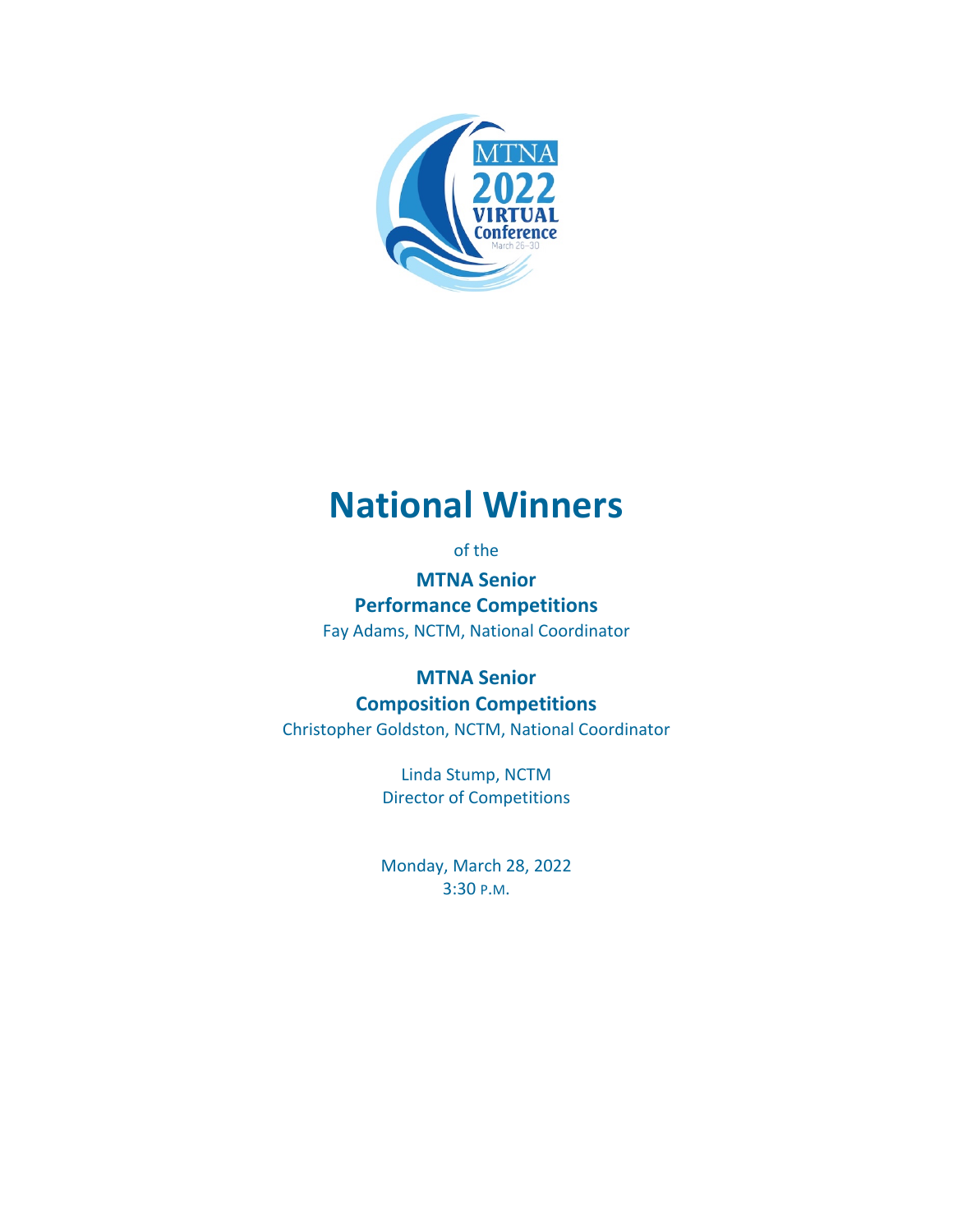## **Chopin Prize**

Polonaise in F-sharp Minor, Op. 44 Frédéric Chopin

**Michael Gu, piano** Rachelle McCabe, teacher Northwest Division, Oregon Award sponsored by The Chopin Foundation of the United States

### **MTNA Senior Composition Competition**

Hineni Jonah Cohen

**Wesley Baldwin, cello Clara Cowan, cello Becky Hearn, cello Aubrey Liston, cello Patrick Owen, cello Joel Rosen, cello Autumn Thames, cello** Mary Siciliano, teacher East Central Division, Michigan Award sponsored by the MTNA FOUNDATION FUND

### **MTNA Senior Performance Competitions**

Sonata No. 2 in A Minor, BWV 1003 Johann Sebastian Bach

I. Grave

**Jonathan Okseniuk, violin**

Jing Zeng, teacher Southwest Division, Arizona Award sponsored by the MTNA FOUNDATION Fund

Cornet Sonata, Op. 18 Thorvald Hansen

II. Andante molto espressione

**Anna Kallinikos, trumpet** Hsiao-Ling Lin, piano Ryan Gardner, teacher West Central Division, Colorado Award sponsored by the MTNA FOUNDATION Fund